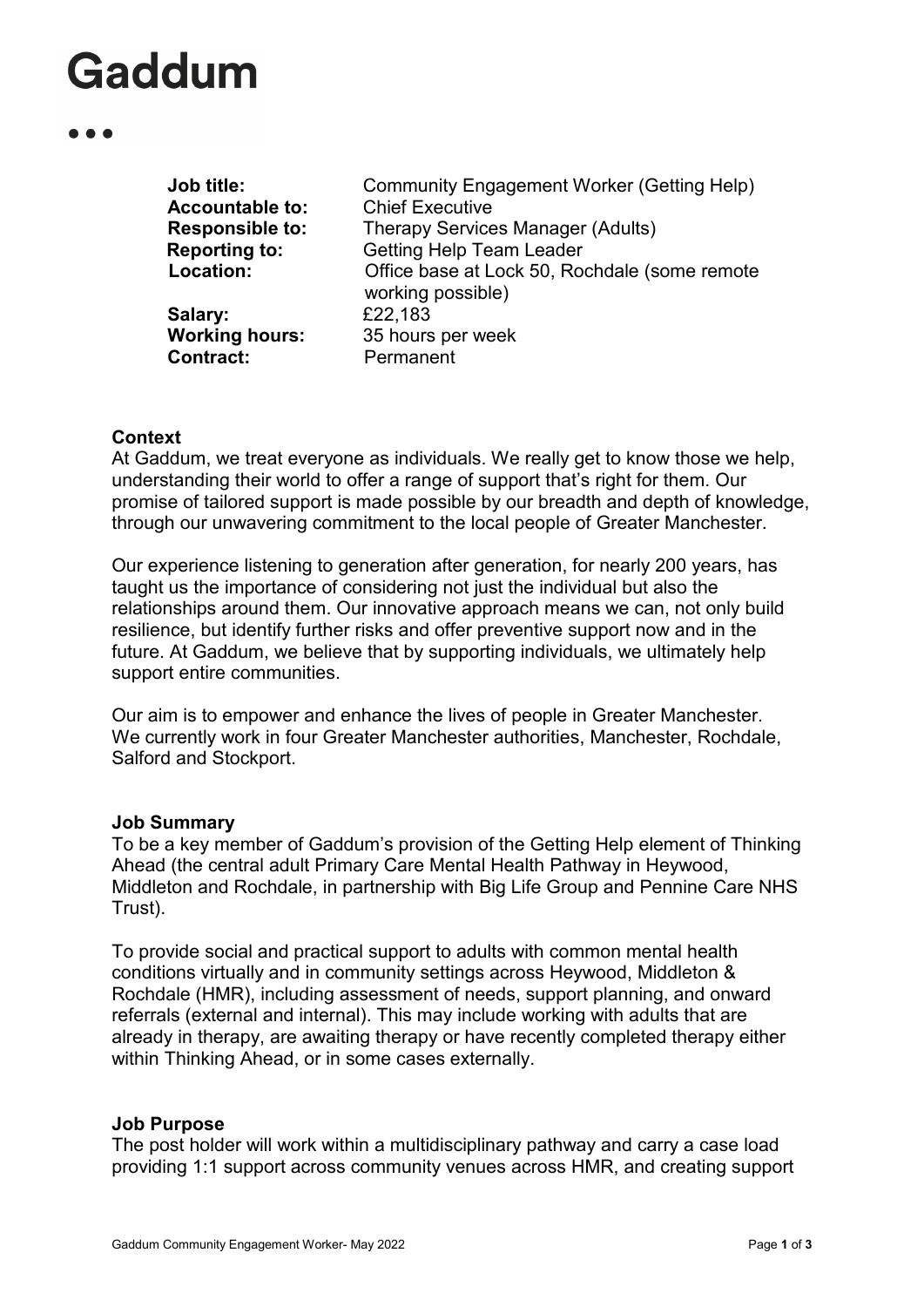plans for individuals accessing the Getting Help part of the pathway. This will include social prescribing, signposting and onward referrals, as well as assisting individuals overcome barriers which have prevented them from accessing services in the past. The role may also occasionally include group work – and, on occasion, evening and weekend working to suit business needs. Work provided will be within strict timescales in order to manage risk appropriately and prevent dependency on workers.

The role will include collaborative work with the partner organisations within Getting Help, our partners within Thinking Ahead, and other organisations providing support to our client groups across HMR. This includes facilitating community drop-in sessions, working within the community neighbourhood teams, delivering training externally and internally, and presenting around the work delivered by Getting Help.

### **Key Responsibilities**

- To participate in a screening process, determining the appropriateness of internal referrals for the Getting Help service.
- To provide 1:1 support for social welfare issues, where these are the main impacting on the service users' mental well-being and signpost where appropriate.
- To ensure client work is kept to within 4 sessions within a maximum 8-week window. Extensions can be granted on a case by case basis after discussion with Getting Help Team Leader.
- To provide drop-ins within the community with the aim to to promote the service to professionals and service users, to encourage referrals to Getting Help and Thinking Ahead and to provide advice and signposting where appropriate.
- To work collaboratively with service users in 1:1 sessions and create support plans, which help meet short-term needs, and also assist the service user to achieve mid and long-term goals.
- To ensure all direct and indirect work with service users aims to build independence and resilience.
- To refer onto other steps of the pathway where clients are deemed to require psychological treatment.
- To ensure that case records are appropriately maintained and updated using relevant CRM systems, in line with Thinking Ahead and Gaddum guidelines and policies.
- To participate in events within the community, and to actively promote increased access to Getting Help and the wider Thinking Ahead pathway.
- To build and maintain collaborative working relationships with Getting Help partners, and colleagues within the Thinking Ahead partnership.
- To build and maintain relationships with external organisations, with the aim of creating practical support plans for service users, and increasing access to services across HMR.
- To ensure attendance to appropriate case management and supervisions, and to ensure that client work is conducted within the policies and procedures set by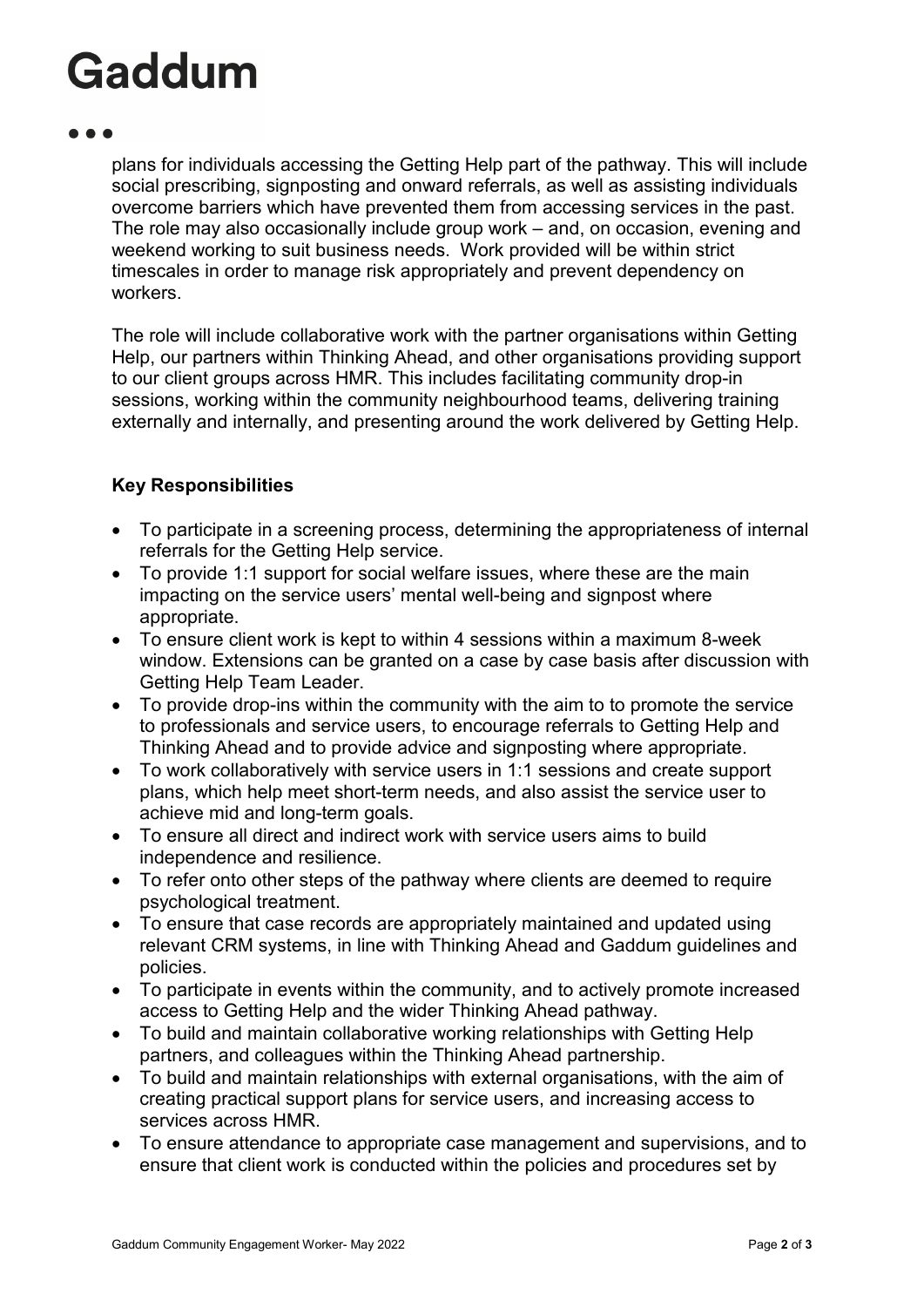Gaddum and Thinking Ahead.

- To support and work with the Getting Help Team Leader and Adult Therapy Services Manager and the team to drive continuous improvements to service delivery.
- To assist in the development of the Getting Help element of the pathway, which includes working with other VCSE organisations to enhance the wellbeing and resilience of their service users. This includes setting up and/or delivering support groups and drop-ins in the community including representation of the wider pathway at prevalence events.

### **Organisational Responsibilities**

- To actively engage in ongoing personal and professional development, making full use of supervision, appraisal and learning opportunities.
- To act at all times to promote equality and diversity ensuring inclusive and integrated services.
- To seek advice, support and guidance as required
- To maintain a general understanding of the work of the whole organisation and attend team meetings/events.
- To adopt a flexible approach to working patterns to suit the needs of the role and responsibilities as required.

The details contained in this job description, particularly the principal accountabilities, reflect the content of the job at the date the job description was prepared. It should be remembered, however, that it is inevitable that over time, the nature of individual jobs will change; existing duties may be lost and other duties may be gained without changing the general character of the duties or the level of responsibility entailed. Consequently, this job description may be revised from time to time.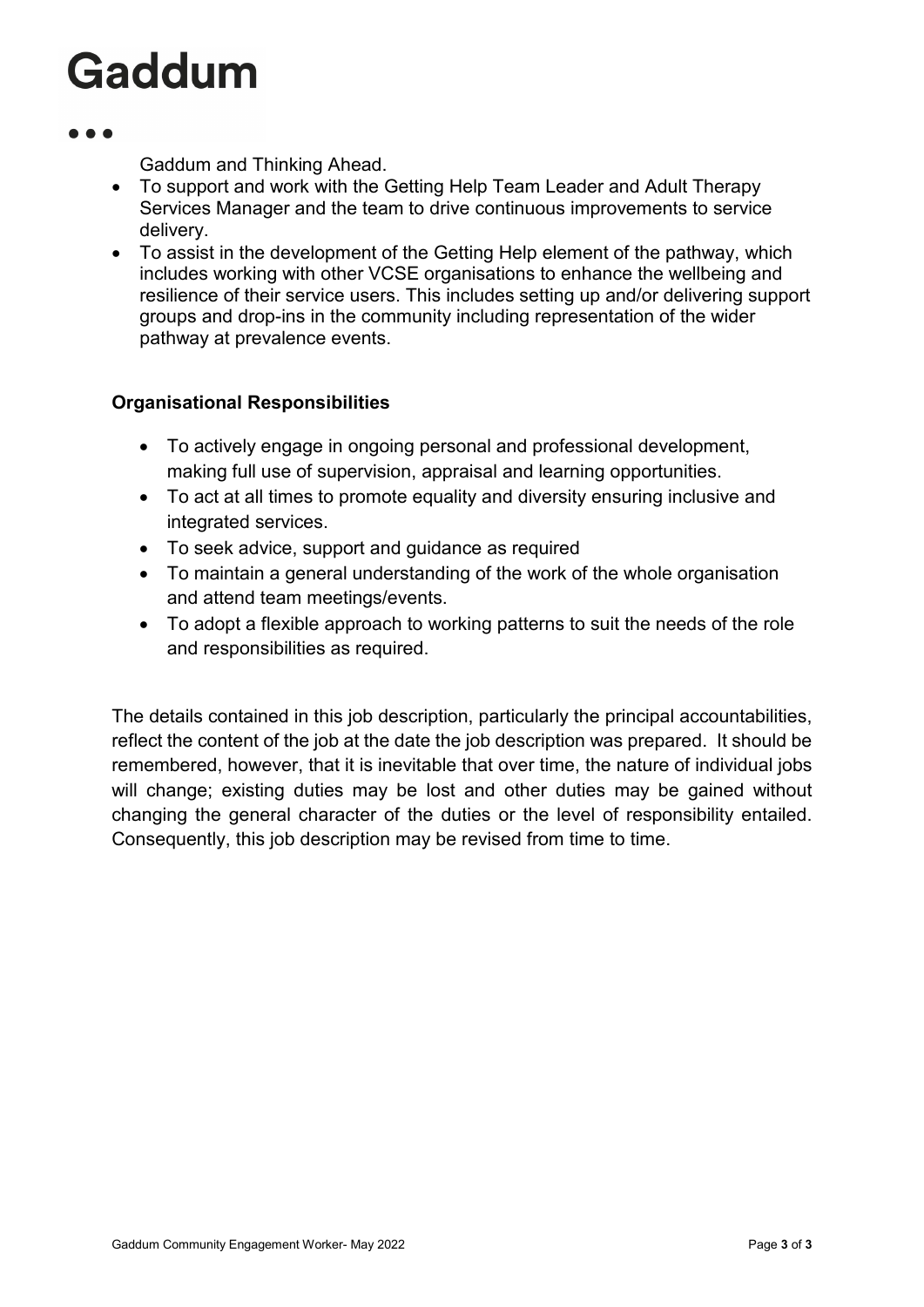$\bullet\bullet\bullet$ 

| Criteria                         | <b>Essential</b>                                                                                                                                                                                                                                                                                                                                                                                                                                                                                                                                                                                                                                                                        | <b>Desirable</b>                                                                                                                                                                                                                                                                                                                                                          | $AIT^*$    |
|----------------------------------|-----------------------------------------------------------------------------------------------------------------------------------------------------------------------------------------------------------------------------------------------------------------------------------------------------------------------------------------------------------------------------------------------------------------------------------------------------------------------------------------------------------------------------------------------------------------------------------------------------------------------------------------------------------------------------------------|---------------------------------------------------------------------------------------------------------------------------------------------------------------------------------------------------------------------------------------------------------------------------------------------------------------------------------------------------------------------------|------------|
| න්<br>Qualifications<br>Training | Maths and English GCSE at grades C<br>$\bullet$<br>or above (or equivalent qualification).<br>Experience of providing practical<br>$\bullet$<br>support to individuals.<br>Evidence of continuous professional<br>development.<br>Experience of preparing data for<br>reports.                                                                                                                                                                                                                                                                                                                                                                                                          | Experience of working in the<br>$\bullet$<br>voluntary sector and/or mental<br>health sector at a practical<br>level.<br>Experience of one to one<br>client work.                                                                                                                                                                                                         | A          |
| Knowledge &<br>Experience        | A good knowledge of agencies,<br>$\bullet$<br>organisations and professionals with a<br>Greater Manchester remit.<br>Knowledge and understanding of<br>$\bullet$<br>mental health issues<br>Understanding of, and demonstrable<br>$\bullet$<br>commitment to, ensuring equal<br>opportunity.<br>An understanding of Equality and<br>Diversity duties in the workplace.<br>A robust understanding of<br>٠<br>confidentiality.<br>An understanding of safeguarding.<br>$\bullet$                                                                                                                                                                                                          | Knowledge of structure of<br>$\bullet$<br>community care, health and<br>voluntary sector.<br>Knowledge of provision of<br>$\bullet$<br>practical support.<br>Knowledge of statutory<br>٠<br>services.                                                                                                                                                                     | <b>AIT</b> |
| Skills and Ability               | High quality ICT skills and proficiency<br>$\bullet$<br>especially in the use of Microsoft Office.<br>Experience of using database systems<br>$\bullet$<br>for record keeping and the<br>management of data.<br>Demonstrable ability to communicate<br>$\bullet$<br>with a wide range of people.<br>Excellent verbal and written<br>$\bullet$<br>communication and negotiation skills.<br>Experience of collating data and<br>$\bullet$<br>preparing reports.<br>Very well organised, able to prioritise<br>$\bullet$<br>and plan own work and work to meet<br>deadlines.<br>Ability to deal with external enquiries,<br>$\bullet$<br>which may at times be of a distressing<br>nature. | The ability to build and<br>$\bullet$<br>maintain relationships with<br>external stakeholders.<br>Have experience of working<br>within social and health care<br>services.<br>Experience of one to one<br>client support work.<br>Experience of running and<br>$\bullet$<br>hosting group support events.<br>Experience of managing and<br>maintaining a client caseload. | <b>AIT</b> |